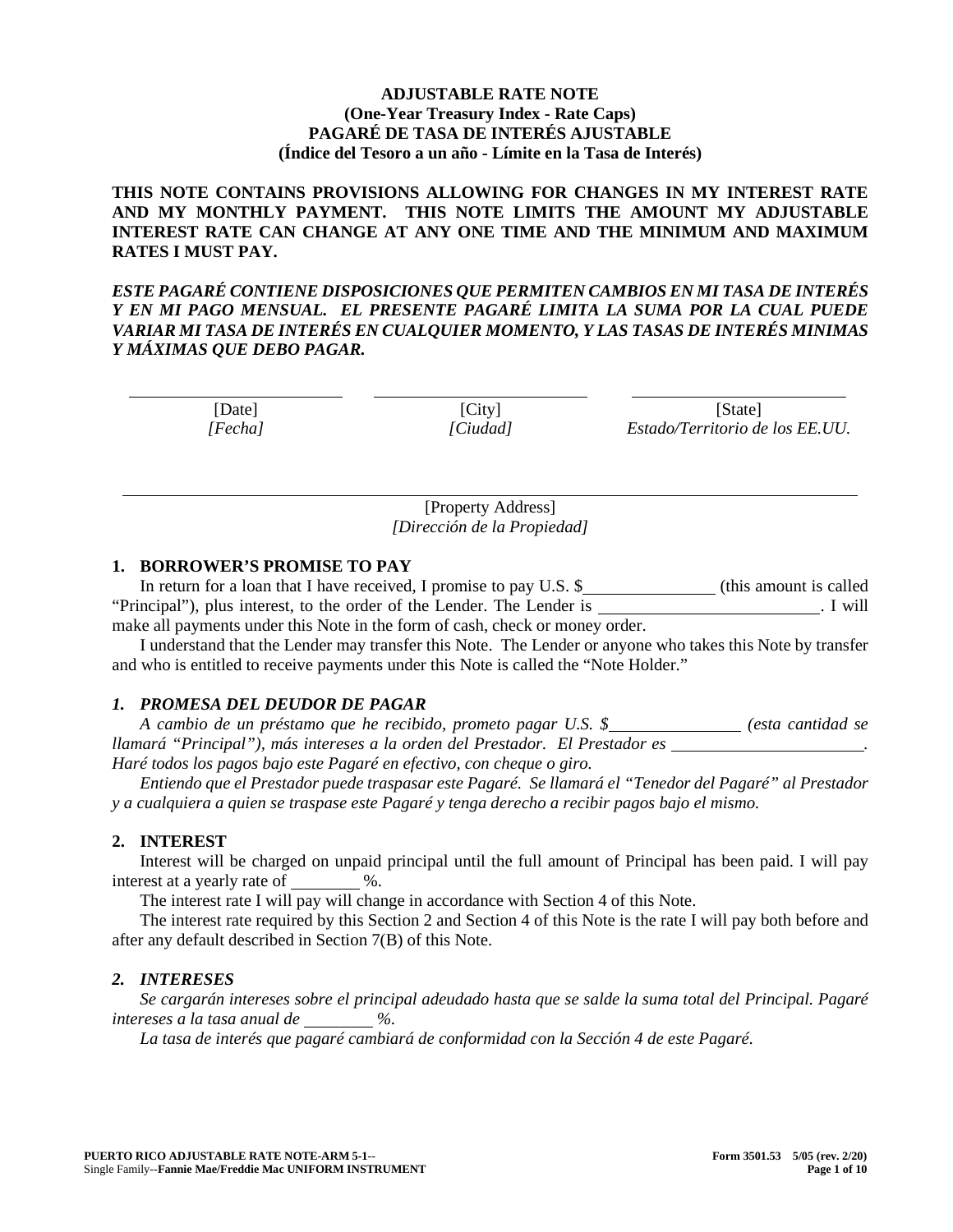*La tasa de interés impuesta en esta Sección 2 y en la Sección 4 de este Pagaré es la tasa que pagaré tanto antes como después de cualquier incumplimiento descrito en la Sección 7(B) de este Pagaré.*

# **3. PAYMENTS**

## **(A) Time and Place of Payments**

I will pay principal and interest by making a payment every month.

I will make my monthly payments on the first day of each month beginning on , I will make these payments every month until I have paid all of the principal and interest and any other charges described below that I may owe under this Note. Each monthly payment will be applied as of its scheduled due date and will be applied to interest before Principal. If, on , , I still owe amounts under this Note, I will pay those amounts in full on that date, which is called the "Maturity Date."

I will make my monthly payments at  $\blacksquare$ place if required by the Note Holder.

## *3. PAGOS*

#### *(A) Tiempo y Lugar de los Pagos*

*Pagaré el principal y los intereses haciendo un pago cada mes.*

*Haré mis pagos mensuales el primer día de cada mes, comenzando el \_\_\_\_\_de \_\_\_\_\_\_\_de \_\_\_\_\_\_. Haré estos pagos cada mes hasta que haya pagado todo el principal y los intereses, y cualesquiera otros cargos aquí establecidos que pueda adeudar bajo este Pagaré. Cada pago mensual se aplicará conforme su fecha de vencimiento y será aplicado a intereses antes que al Principal. Si el día*  $de$  de de de , *aún adeudo sumas bajo este Pagaré, pagaré dichas sumas en su totalidad en esa fecha, la cual se llamará "Fecha de Vencimiento".*

*Haré mis pagos mensuales en* <u>contracts de la proposa distinto si proposa distinto si en un lugar distinto si</u> *lo requiere el Tenedor del Pagaré.*

# **(B) Amount of My Initial Monthly Payments**

Each of my initial monthly payments will be in the amount of U.S. \$ . This amount may change.

# *(B) Suma de Mis Pagos Mensuales Iniciales*

*Cada uno de mis pagos mensuales iniciales será por la suma de U.S. \$ . Esta suma puede cambiar.*

#### **(C) Monthly Payment Changes**

Changes in my monthly payment will reflect changes in the unpaid principal of my loan and in the interest rate that I must pay. The Note Holder will determine my new interest rate and the changed amount of my monthly payment in accordance with Section 4 of this Note.

# *(C) Cambios en Pagos Mensuales*

*Los cambios en mis pagos mensuales reflejarán los cambios en el principal no pagado de mi préstamo y en la tasa de interés que debo pagar. El Tenedor del Pagaré determinará mi nueva tasa de interés y la suma modificada de mis pagos mensuales de conformidad con la Sección 4 de este Pagaré.*

# **4. INTEREST RATE AND MONTHLY PAYMENT CHANGES**

## **(A) Change Dates**

The interest rate I will pay may change on the first day of  $\_\_\_\_\_\_\_\_\$ ,  $\_\_\_\_\_\_$  , and on that day every 12<sup>th</sup> month thereafter. Each date on which my interest rate could change is called a "Change Date."

## *4. CAMBIOS EN LA TASA DE INTERÉS Y EN LOS PAGOS MENSUALES*

## *(A) Fechas de Cambio*

*La tasa de interés que pagaré puede cambiar el primer día de \_\_\_\_\_\_\_\_\_\_\_\_de \_\_\_\_\_\_\_\_\_\_\_, y en esa misma fecha cada 12vo mes sucesivo. Cada fecha en la cual mi tasa de interés puede cambiar se denomina "Fecha de Cambio".*

**PUERTO RICO ADJUSTABLE RATE NOTE-ARM 5-1**-- **Form 3501.53 5/05 (rev. 2/20)**  Single Family--**Fannie Mae/Freddie Mac UNIFORM INSTRUMENT**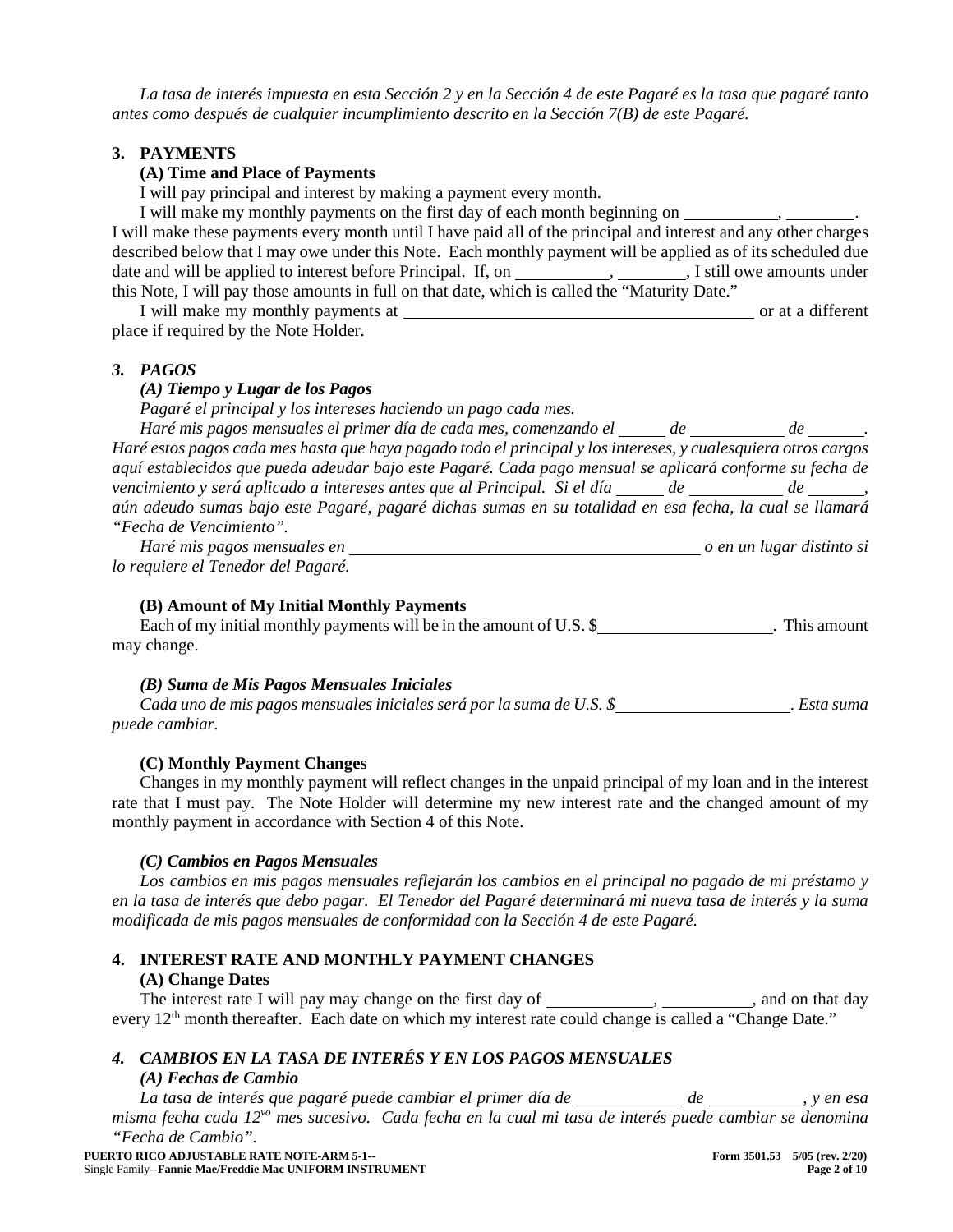#### **(B) The Index**

Beginning with the first Change Date, my interest rate will be based on an Index that is calculated and provided to the general public by an administrator (the "Administrator"). The "Index" is the weekly average yield on United States Treasury securities adjusted to a constant maturity of one year, as made available by the Board of Governors of the Federal Reserve System. The most recent Index value available as of the date 45 days before each Change Date is called the "Current Index," provided that if the Current Index is less than zero, then the Current Index will be deemed to be zero for purposes of calculating my interest rate.

If the Index is no longer available, it will be replaced in accordance with Section 4(G) below.

#### *(B) El Índice*

*Comenzando a partir de la primera Fecha de Cambio, mi tasa de interés estará basada en un Índice que es calculado y provisto al público general por un administrador (el "Administrador"). El "Índice" es el rendimiento promedio semanal de los valores del Tesoro de los Estados Unidos ajustado a un vencimiento constante de un año, según anunciado por la Junta de Gobernadores de la Reserva Federal. La cifra más reciente del Índice disponible 45 días antes de la Fecha de Cambio se denomina "Índice Vigente", reconociendo que si el Índice Vigente es menos de cero, entonces el Índice Vigente se considerará como cero para propósitos de calcular mi tasa de interés.*

*Si el Índice dejara de estar disponible, éste se reemplazará conforme a la Sección 4(G) abajo.*

#### **(C) Calculation of Changes**

Before each Change Date, the Note Holder will calculate my new interest rate by adding <u>percentage points (30%)</u> (the "Margin") to the Current Index. The Margin may change if the Index is replaced by the Note Holder in accordance with Section 4(G)(2) below. The Note Holder will then round the result of the Margin plus the Current Index to the nearest one-eighth of one percentage point (0.125%). Subject to the limits stated in Section 4(D) below, this rounded amount will be my new interest rate until the next Change Date.

The Note Holder will then determine the amount of the monthly payment that would be sufficient to repay the unpaid principal that I am expected to owe at the Change Date in full on the Maturity Date at my new interest rate in substantially equal payments. The result of this calculation will be the new amount of my monthly payment.

#### *(C) Cálculo de los Cambios*

*Antes de cada Fecha de Cambio, el Tenedor del Pagaré calculará mi nueva tasa de interés agregando puntos porcentuales ( %) (el "Margen") al Índice Vigente. El Margen puede cambiar si el Índice es reemplazado por el Tenedor del Pagaré conforme a la Sección (G)(2) abajo. Entonces el Tenedor del Pagaré redondeará el resultado del Margen más el Índice Corriente al octavo de punto porcentual más cercano (0.125%). Sujeto a los límites establecidos en la Sección 4(D) a continuación, esta suma redondeada será mi nueva tasa de interés hasta la próxima Fecha de Cambio.*

*El Tenedor del Pagaré entonces determinará la suma del pago mensual que será suficiente para repagar en su totalidad a la Fecha de Vencimiento, a mi nueva tasa de interés y en pagos sustancialmente iguales, el principal no pagado que se espera yo adeude a la Fecha de Cambio. El resultado de este cálculo será la nueva suma de mi pago mensual.*

#### **(D) Limits on Interest Rate Changes**

The interest rate I am required to pay at the first Change Date will not be greater than % or less than %. Thereafter, my interest rate will never be increased or decreased on any single Change Date by more than one percentage point (1.0%) from the rate of interest I have been paying for the preceding 12 months. My interest rate will never be greater than  $\%$  or less than  $\%$ .

#### *(D) Límites a los Cambios en la Tasa de Interés*

**PUERTO RICO ADJUSTABLE RATE NOTE-ARM 5-1-- Form 3501.53 Form 3501.53** 5/05 (rev. 2/20) <br>Single Family--Fannie Mae/Freddie Mac UNIFORM INSTRUMENT **Page 3 of 10** Single Family--**Fannie Mae/Freddie Mac UNIFORM INSTRUMENT** *La tasa de interés que se me requerirá pagar en la primera Fecha de Cambio no será superior a % ni inferior a %. En lo sucesivo, nunca se aumentará ni disminuirá mi tasa de interés en ninguna Fecha de Cambio determinada en más de un punto porcentual (1.0%), tomando como*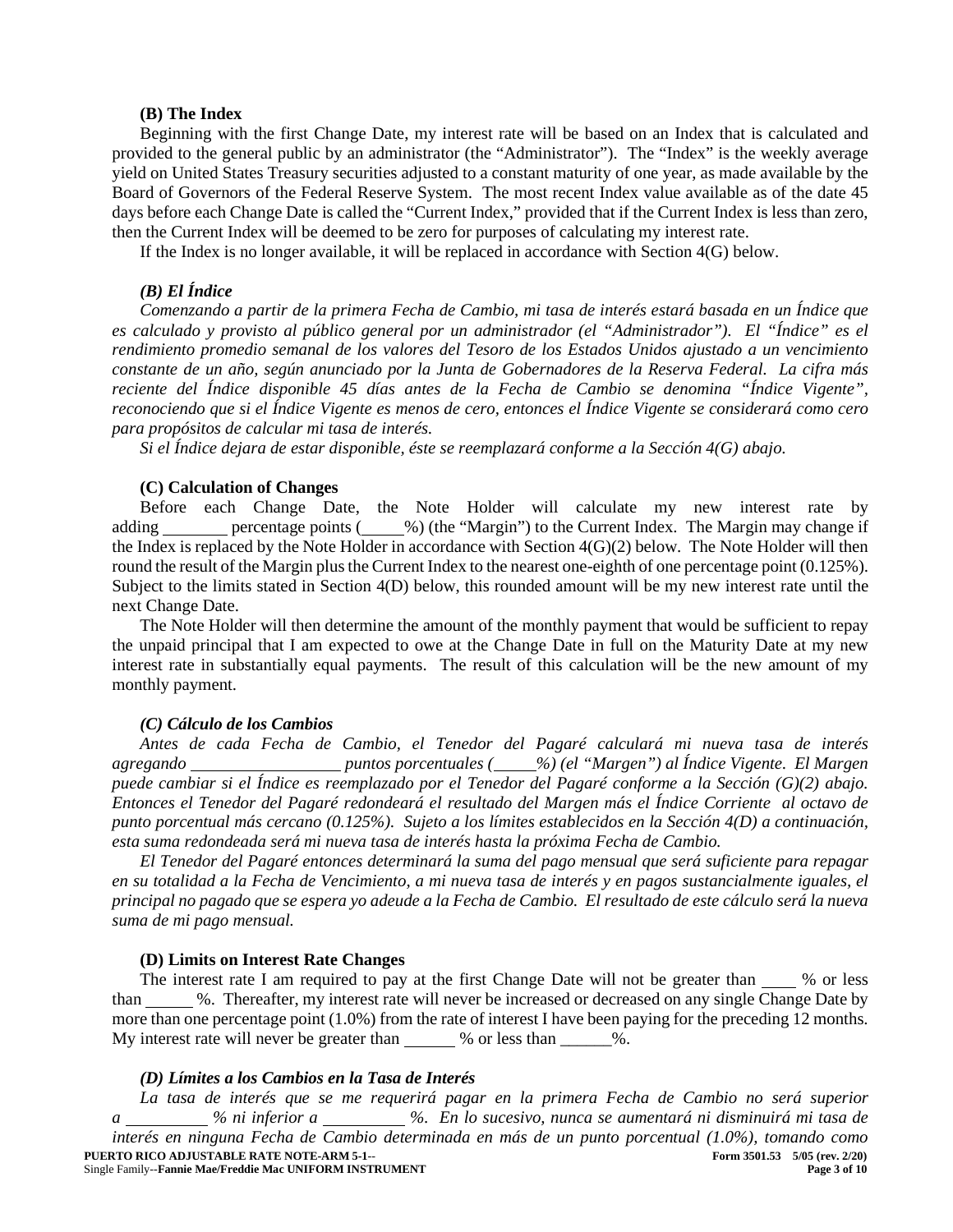*referencia la tasa de interés que he pagado durante los 12 meses anteriores. Mi tasa de interés nunca será superior a % o menos que \_\_\_\_\_\_\_\_\_\_%.*

# **(E) Effective Date of Changes**

My new interest rate will become effective on each Change Date. I will pay the amount of my new monthly payment beginning on the first monthly payment date after the Change Date until the amount of my monthly payment changes again.

## *(E) Fecha de Vigencia de los Cambios*

*Mi nueva tasa de interés será efectiva en cada Fecha de Cambio. Pagaré la suma de mi nuevo pago mensual comenzando en la primera fecha de pago mensual posterior a la Fecha de Cambio y hasta que vuelva a cambiar la suma de mi pago mensual.*

# **(F) Notice of Changes**

The Note Holder will deliver or mail to me a notice of any changes in my interest rate and the amount of my monthly payment before the effective date of any change. The notice will include information required by law to be given to me, and also the title and telephone number of a person who will answer any question I may have regarding the notice.

## *(F) Notificación de Cambios*

*El Tenedor del Pagaré me entregará o me enviará por correo una notificación de cualquier cambio en mi tasa de interés y en la suma de mi pago mensual antes de la fecha de vigencia de cualquier cambio. La notificación incluirá la información que la ley requiera me sea dada, así como el título y el número de teléfono de una persona que responderá cualquier pregunta que yo pudiera tener respecto a la notificación.*

## **(G) Replacement Index and Replacement Margin**

The Index is deemed to be no longer available and will be replaced if any of the following events (each, a "Replacement Event") occur: (i) the Administrator has permanently or indefinitely stopped providing the Index to the general public; or (ii) the Administrator or its regulator issues an official public statement that the Index is no longer reliable or representative.

If a Replacement Event occurs, the Note Holder will select a new index (the "Replacement Index") and may also select a new Margin (the "Replacement Margin"), as follows:

- (1) If a replacement index has been selected or recommended for use in consumer products, including residential adjustable-rate mortgages, by the Board of Governors of the Federal Reserve System, the Federal Reserve Bank of New York, or a committee endorsed or convened by the Board of Governors of the Federal Reserve System or the Federal Reserve Bank of New York at the time of a Replacement Event, the Note Holder will select that index as the Replacement Index.
- (2) If a replacement index has not been selected or recommended for use in consumer products under Section  $(G)(1)$  at the time of a Replacement Event, the Note Holder will make a reasonable, good faith effort to select a Replacement Index and a Replacement Margin that, when added together, the Note Holder reasonably expects will minimize any change in the cost of the loan, taking into account the historical performance of the Index and the Replacement Index.

The Replacement Index and Replacement Margin, if any, will be operative immediately upon a Replacement Event and will be used to determine my interest rate and monthly payments on Change Dates that are more than 45 days after a Replacement Event. The Index and Margin could be replaced more than once during the term of my Note, but only if another Replacement Event occurs. After a Replacement Event, all references to the "Index" and "Margin" will be deemed to be references to the "Replacement Index" and "Replacement Margin."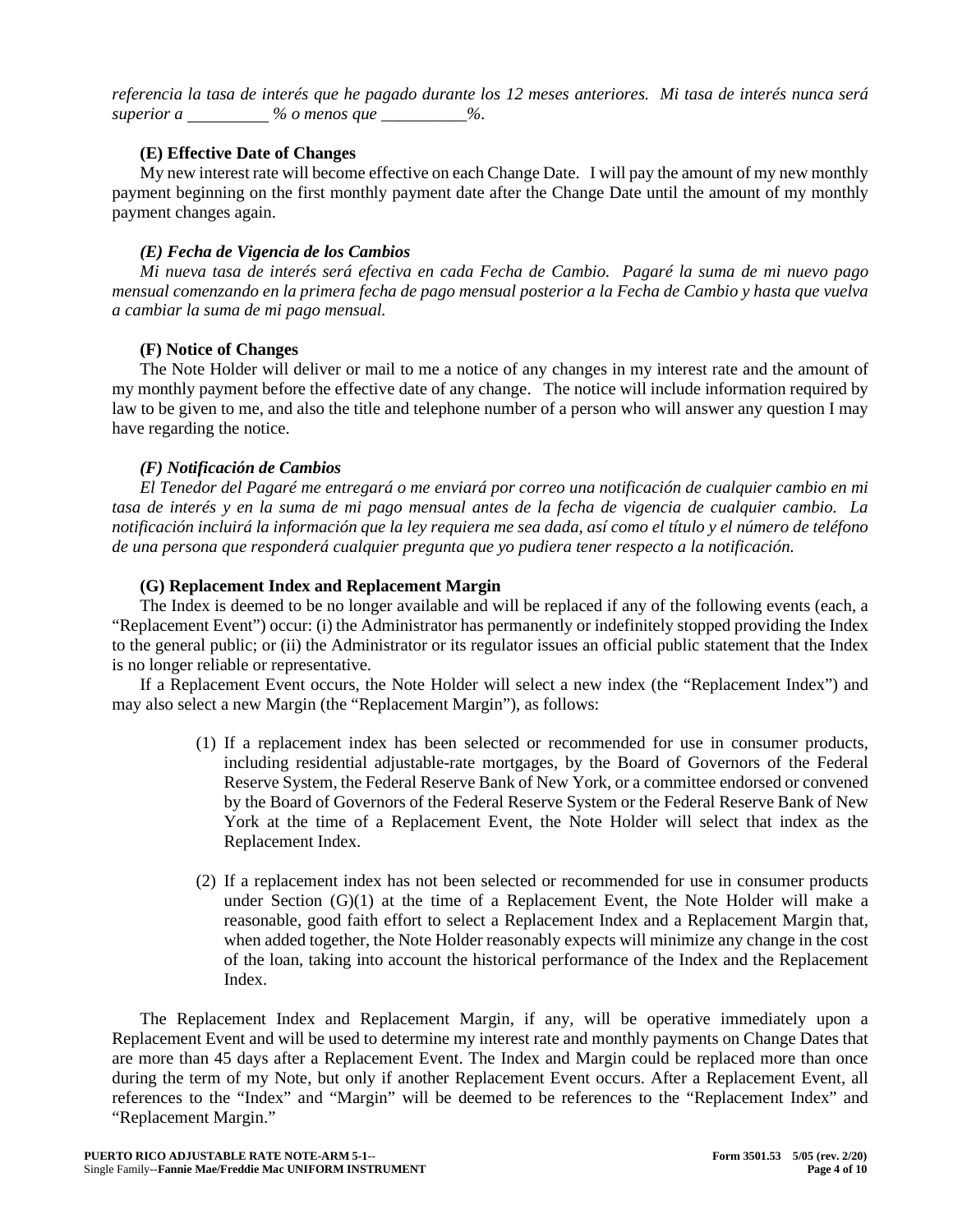The Note Holder will also give me notice of my Replacement Index and Replacement Margin, if any, and such other information required by applicable law and regulation.

# *(G) Índice de Reemplazo y Margen de Reemplazo.*

*El Índice será considerado como no disponible y será reemplazado si ocurre uno de los siguientes eventos (cada uno, un "Evento de Reemplazo"): (i) el Administrador ha cesado permanentemente o indefinidamente de proveer el Índice al público en general; ó (ii) el Administrador o su regulador emite una declaración oficial pública de que el Ínidce ya no es confiable o representante.*

*Si ocurre un Evento de Reemplazo, el Tenedor del Pagaré seleccionará un nuevo índice (el "Índice de Reemplazo"), y podrá seleccionar un nuevo Margen (el "Margen de Reemplazo"), de la siguiente manera:*

- *(1) Si un índice de reeemplazo ha sido seleccionado o recomendado para uso en productos de consumo, incluyendo hipotecas residenciales de interés adjustable, por la Junta de Gobernadores de la Reserva Federal, el Banco de la Reserva Federal de Nueva York, o un comité endosado o convocado por la Junta de Gobernadores de la Reserva Federal, o el Banco de la Reserva Federal de Nueva York al momento del Evento de Reemplazo, el Tenedor del Pagaré seleccionará ese índice como el Índice de Reemplazo.*
- *(2) Si un índice de reemplazo no ha sido seleccionado o recomendado para uso en productos de consumo bajo la Sección (G)(1) al momento del Evento de Reemplazo, el Tenedor del Pagaré hará un esfuerzo razonable, de buena fe, para seleccionar un Índice de Reemplazo y un Margen de Reemplazo que, cuando se sumen, el Tenedor del Pagaré razonablemente espere que se minimice cualquier cambio en el costo del préstamo, tomando en cuenta el historial de desempeño del Índice y el Índice de Reemplazo.*

*El Índice de Reemplazo y el Margen de Reemplazo, si alguno, operarán de inmediato cuando ocurra un Evento de Reemplazo, y serán utilizados para determinar mi tasa de interés y los pagos mensuales en las Fechas de Cambio que sean más de 45 días después de un Evento de Reemplazo. El Índice y el Margen podrán ser reemplazados más de una vez durante el término del Pagaré, pero solamemente si ocurre otro Evento de Reemplazo. Después de un Evento de Reemplazo, todas las referencias al "Índice" y al "Margen" serán referencias al "Índice de Reemplazo" y al "Margen de Reemplazo".*

*El Tenedor del Pagaré también me notificará de mi Índice de Reemplazo y el Margen de Reemplazo, si alguno, y de cualquier otra información requerida por la ley applicable y reglamentación.*

## **5. BORROWER'S RIGHT TO PREPAY**

I have the right to make payments of Principal at any time before they are due. A payment of Principal only is known as a "Prepayment." When I make a Prepayment, I will tell the Note Holder in writing that I am doing so. I may not designate a payment as a Prepayment if I have not made all the monthly payments due under the Note.

I may make a full Prepayment or partial Prepayments without paying a Prepayment charge. The Note Holder will use my Prepayments to reduce the amount of Principal that I owe under this Note. However, the Note Holder may apply my Prepayment to the accrued and unpaid interest on the Prepayment amount, before applying my Prepayment to reduce the Principal amount of the Note. If I make a partial Prepayment, there will be no changes in the due date of my monthly payment unless the Note Holder agrees in writing to those changes. My partial Prepayment may reduce the amount of my monthly payments after the first Change Date following my partial Prepayment. However, any reduction due to my partial Prepayment may be offset by an interest rate increase.

#### *5. EL DERECHO DEL DEUDOR A PAGAR ANTICIPADO*

*Tengo el derecho de hacer pagos al Principal en cualquier momento antes de que venzan. Un pago al Principal solamente se conoce como un "Pago Anticipado". Cuando haga un Pago Anticipado le diré al Tenedor del Pagaré por escrito que lo estoy haciendo. No puedo identificar un pago como Pago Anticipado si no estoy al día en mis pagos mensuales bajo el Pagaré.*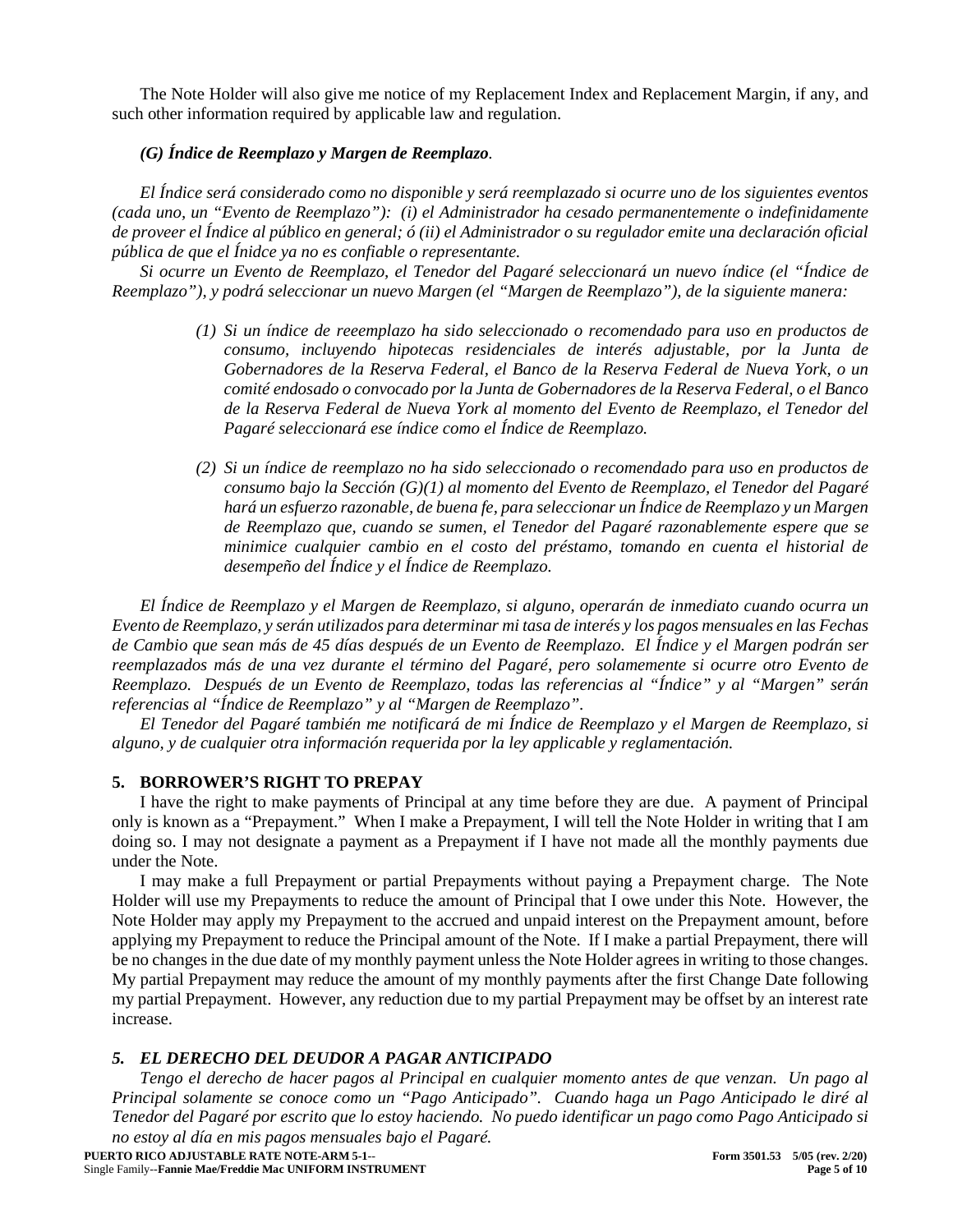*Podré hacer un Pago Anticipado completo o Pagos Anticipados parciales sin pagar un cargo por Pago Anticipado. El Tenedor del Pagaré usará mis Pagos Anticipados para reducir el balance de Principal que adeude bajo este Pagaré. No obstante, el Tenedor del Pagaré podrá aplicar mi Pago Anticipado al pago de intereses acumulados vencidos antes de aplicar mi Pago Anticipado para reducir la suma Principal del Pagaré. Si hago un Pago Anticipado parcial, no habrá cambios en la fecha de vencimiento de mi pago mensual, a menos que el Tenedor del Pagaré acuerde por escrito dichos cambios. Mi Pago Anticipado parcial puede reducir la suma de mis pagos mensuales después de la primera Fecha de Cambio posterior a mi Pago Anticipado parcial. No obstante, cualquier reducción resultante del Pago Anticipado parcial puede ser contrarrestada por un aumento en la tasa de interés.*

# **6. LOAN CHARGES**

If a law, which applies to this loan and which sets maximum loan charges, is finally interpreted so that the interest or other loan charges collected or to be collected in connection with this loan exceed the permitted limits, then: (a) any such loan charge shall be reduced by the amount necessary to reduce the charge to the permitted limit; and (b) any sums already collected from me which exceeded permitted limits will be refunded to me. The Note Holder may choose to make this refund by reducing the Principal I owe under this Note or by making a direct payment to me. If a refund reduces the Principal, the reduction will be treated as a partial Prepayment.

# *6. CARGOS DEL PRÉSTAMO*

*Si una ley que aplique a este préstamo y que fije un máximo a los cargos impuestos es interpretada en forma final al efecto que los intereses u otros cargos cobrados o por ser cobrados a tenor con este préstamo excediesen los límites permitidos, entonces (a) cualquier tal cargo se ajustará por la cantidad necesaria para reducir el cargo al límite permitido; y (b) me será reembolsada cualquier suma ya pagada por mí que exceda los límites permitidos. El Tenedor del Pagaré podrá escoger entre aplicar este reembolso para reducir el Principal que adeude bajo este Pagaré, o hacerme un pago directo. Si un reembolso reduce el Principal, el reembolso se tratará como un Pago Anticipado parcial.*

# **7. BORROWER'S FAILURE TO PAY AS REQUIRED**

# **(A) Late Charge for Overdue Payments**

If the Note Holder has not received the full amount of any monthly payment by the end of calendar days after the date it is due, I will pay a late charge to the Note Holder. The amount of the charge will be \_\_\_\_\_\_\_\_ % of my overdue payment of principal and interest. I will pay this late charge promptly but only once on each late payment.

# *7. INCUMPLIMIENTO DEL DEUDOR DE PAGAR SEGÚN REQUERIDO*

# *(A) Cargos por Demora por Pagos Vencidos*

*Si el Tenedor del Pagaré no ha recibido la cantidad total de cualquier pago mensual*  pasados \_\_\_\_\_\_\_\_\_\_ días calendario de su fecha de vencimiento, le pagaré un cargo por demora. El cargo *será % del pago vencido de principal e intereses. Pagaré este cargo por demora prontamente, pero solamente una vez por cada pago tardío.*

# **(B) Default**

If I do not pay the full amount of each monthly payment on the date it is due, I will be in default.

# *(B) Incumplimiento*

*Incurriré en incumplimiento si no pago la cantidad total de cada pago mensual a la fecha de su vencimiento.*

# **(C) Notice of Default**

If I am in default, the Note Holder may send me a written notice telling me that if I do not pay the overdue amount by a certain date, the Note Holder may require me to pay immediately the full amount of Principal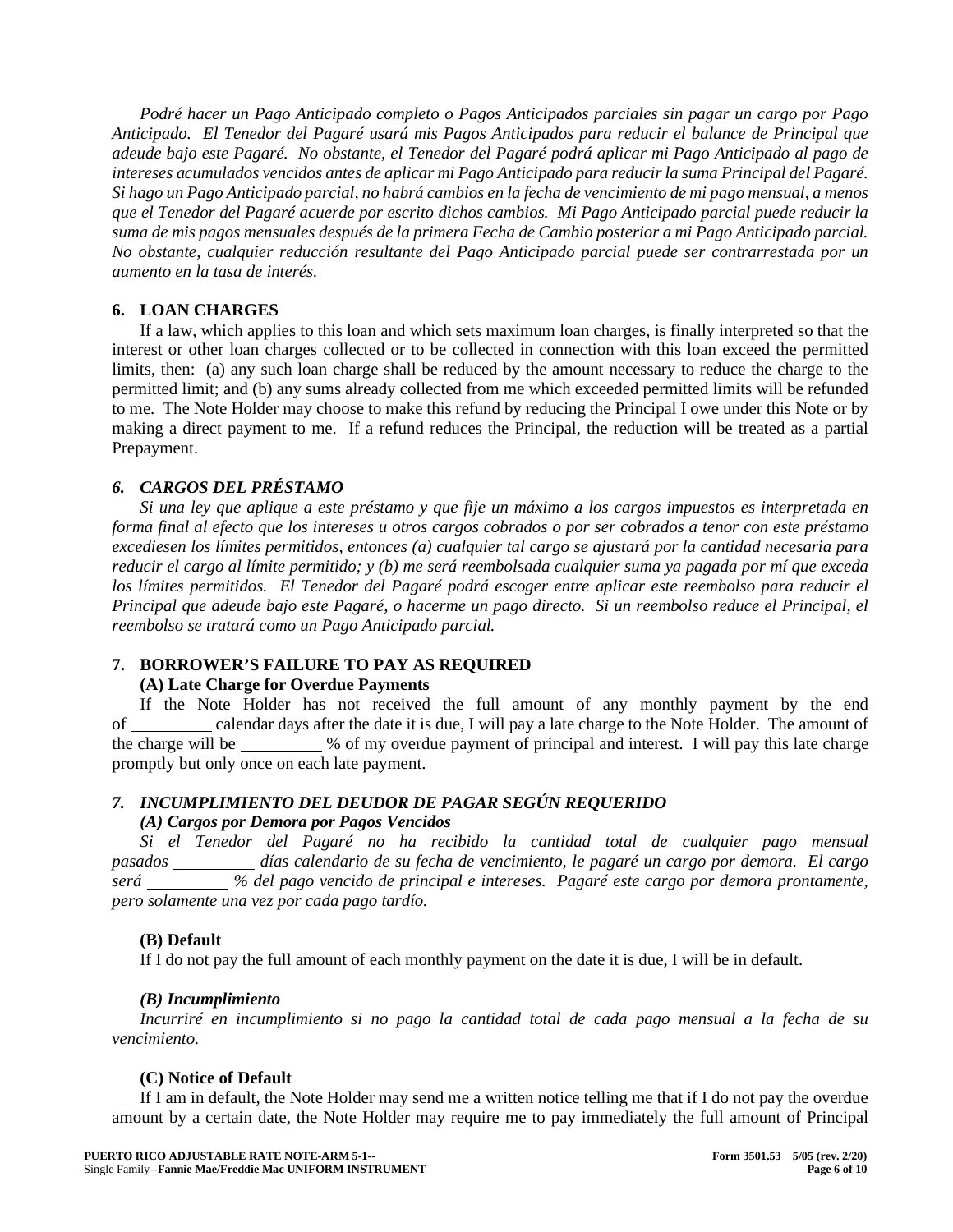which has not been paid and all the interest that I owe on that amount. That date must be at least thirty (30) days after the date on which the notice is mailed to me or delivered by other means.

#### *(C) Aviso de Incumplimiento*

*Si incurro en incumplimiento, el Tenedor del Pagaré podrá enviarme aviso escrito diciéndome que si no pago la cantidad vencida para cierta fecha, podrá requerirme saldo inmediato de la suma total del Principal que no ha sido pagado, más todos los intereses que adeude sobre esta suma. Esa fecha tiene que ser por lo menos treinta (30) días después de la fecha en que me sea enviado el aviso por correo, o entregado por cualquier otro medio.*

## **(D) No Waiver by Note Holder**

Even if, at a time when I am in default, the Note Holder does not require me to pay immediately in full as described above, the Note Holder will still have the right to do so if I am in default at a later time.

## *(D) No Renuncia por el Tenedor del Pagaré*

*Aun cuando a la fecha en que incurro en incumplimiento el Tenedor del Pagaré no me requiera que pague la totalidad inmediatamente, según expresado anteriormente, el Tenedor del Pagaré tendrá derecho a hacerlo si vuelvo a incurrir en incumplimiento en un fecha posterior.*

## **(E) Payment of Note Holder's Costs and Expenses**

If the Note Holder has notified me that I am required to pay immediately in full as described above, or the Note Holder seeks judicial collection or collection in a bankruptcy proceeding, the Note Holder shall be entitled to collect its costs and expenses to enforce this Note (including, but not limited to, attorneys' fees), which are fixed at the agreed and liquidated amount of ten percent (10%) of the original Principal amount.

## *(E) Pago de Costas y Gastos del Tenedor del Pagaré*

*Si el Tenedor del Pagaré me ha notificado que tengo la obligación de pagar la totalidad inmediatamente, según se establece anteriormente, o el Tenedor del Pagaré radica cobro judicial o cobro en un procedimiento de quiebra, el Tenedor del Pagaré tendrá derecho a cobrar sus costas y gastos para hacer valer este Pagaré (incluyendo, pero sin limitarse a, honorarios de abogado), los cuales se fijan en la suma pactada y líquida de diez por ciento (10%) de la suma Principal original.*

# **8. GIVING OF NOTICES**

Unless applicable law requires a different method, any notice that must be given to me under this Note will be given by delivering it or by mailing it by first class mail to me at the Property Address above or at a different address if I give the Note Holder a notice of my different address.

Any notice that must be given to the Note Holder under this Note will be given by delivering it or by mailing it by first class mail to the Note Holder at the address stated in Section 3(A) above or at a different address if I am given a notice of that different address.

# *8. NOTIFICACIÓN*

*A menos* que *la ley aplicable requiera otro método, cualquier aviso que se me deba dar bajo este Pagaré se hará entregándome o enviándome por correo de primera clase, a la dirección de la Propiedad arriba indicada o a una dirección diferente, si le notifico por escrito una dirección diferente al Tenedor del Pagaré.*

*Cualquier notificación que deba dar al Tenedor del Pagaré, lo haré entregándola o enviándola por correo de primera clase a la dirección indicada en la Sección Tres (a) [3(a)], o a una dirección distinta que me haya notificado el Tenedor del Pagaré.*

# **9. OBLIGATIONS OF PERSONS UNDER THIS NOTE**

If more than one person signs this Note, each person is fully and personally obligated to keep all of the promises made in this Note, including the promise to pay the full amount owed. Any person who is a guarantor, surety or endorser of this Note is also obligated to do these things. Any person who takes over these obligations,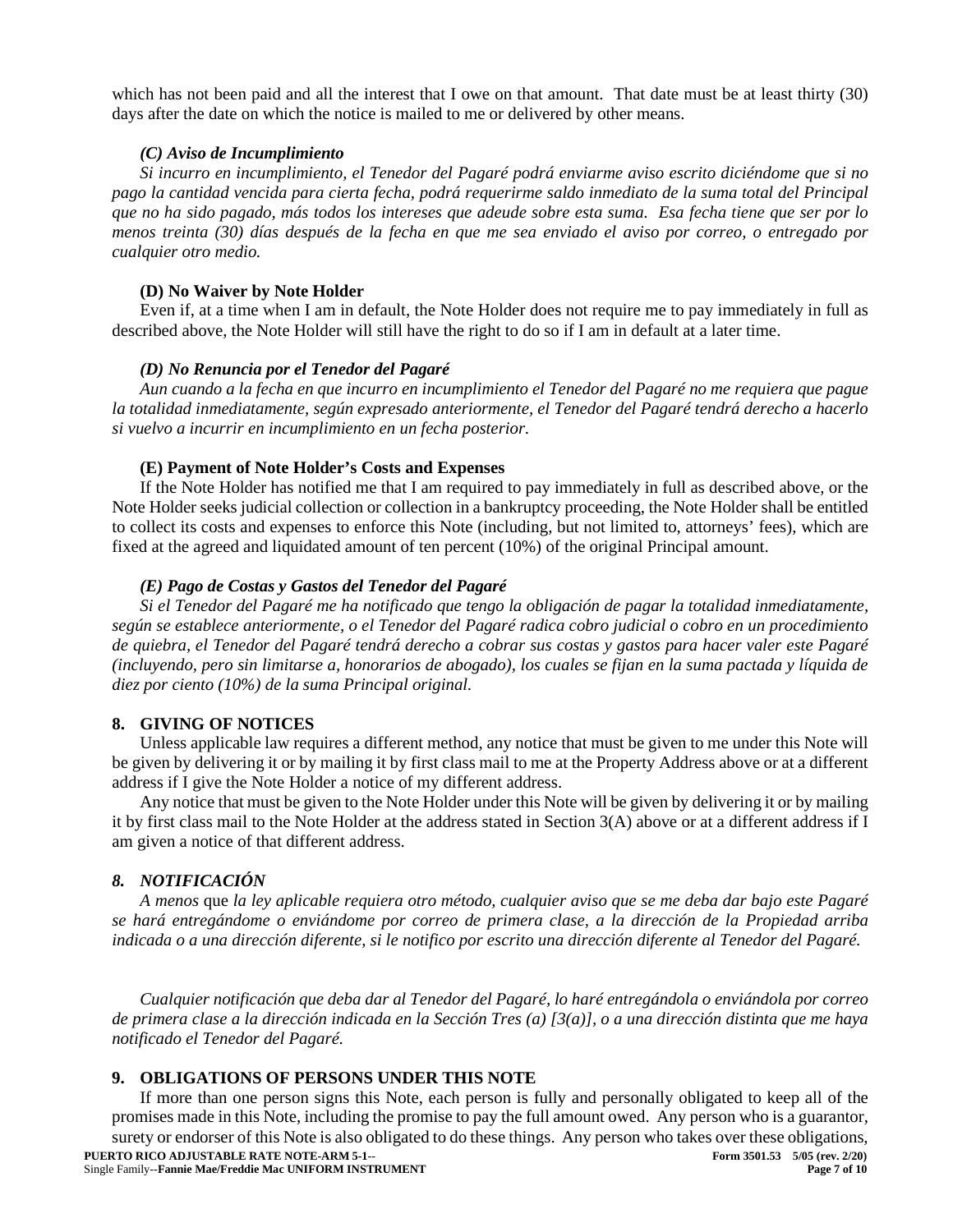including the obligations of a guarantor, surety or endorser of this Note, is also obligated to keep all of the promises made in this Note. The Note Holder may enforce its rights under this Note against each person individually or against all of us together. This means that any one of us may be required to pay all of the amounts owed under this Note.

# *9. OBLIGACIONES DE LAS PERSONAS BAJO ESTE PAGARÉ*

*Si más de una persona firma este Pagaré, cada persona queda plenamente y personalmente obligada a cumplir* todas *las obligaciones contenidas en este Pagaré, incluyendo la promesa de pagar la suma total adeudada. Cualquier persona que sea garantizadora, fiadora, o endosante de este Pagaré también queda obligada de esa manera. Cualquier persona que asuma estas obligaciones, incluyendo las obligaciones de un garantizador, fiador, o endosante de este Pagaré, quedará también obligada a cumplir todas las obligaciones contenidas en este Pagaré. El Tenedor del Pagaré podrá hacer valer sus derechos bajo este Pagaré contra cada persona individualmente, o contra todos nosotros conjuntamente. Esto significa que cualquiera de nosotros podrá ser requerido a pagar todas las sumas adeudadas bajo este Pagaré.*

#### **10. WAIVERS**

I and any other person who has obligations under this Note waive the rights of Presentment and Notice of Dishonor. "Presentment" *means* the right to require the Note Holder to demand payment of amounts due. "Notice of Dishonor" means the right to require the Note Holder to give notice to other persons obligated to pay the Note that amounts due have not been paid.

## *10. RENUNCIAS*

*Yo y toda otra persona obligada bajo este Pagaré renunciamos a la Presentación y al Aviso de Incumplimiento. "Presentación" significa el derecho a requerir que el Tenedor del Pagaré reclame pago de sumas vencidas. "Aviso de Incumplimiento" significa el derecho a requerir que el Tenedor del Pagaré notifique a otras personas obligadas a pagar el Pagaré, que no se han pagado las sumas adeudadas.*

## **11. UNIFORM SECURED NOTE**

This Note is a uniform instrument with limited variations in some jurisdictions. In addition to the protections given to the Note Holder under this Note, a Mortgage, Deed of Trust, or Security Deed (the "Security Instrument"), dated the same date as this Note, protects the Note Holder from possible losses which might result if I do not keep the promises which I make in this Note. That Security Instrument describes how and under what conditions I may be required to make immediate payment in full of all amounts I owe under this Note. Some of those conditions are described as follows:

If all or any part of the Property or any Interest in the Property is sold or transferred (or if Borrower is not a natural person and a beneficial interest in Borrower is sold or transferred) without Lender's prior written consent, Lender may require immediate payment in full of all sums secured by this Security Instrument. However, this option shall not be exercised by Lender if such exercise is prohibited by Applicable Law. Lender also shall not exercise this option if: (a) Borrower causes to be submitted to Lender information required by Lender to evaluate the intended transferee as if a new loan were being made to the transferee; and (b) Lender reasonably determines that Lender's security will not be impaired by the loan assumption and that the risk of a breach of any covenant or agreement in this Security Instrument is acceptable to Lender.

To the extent permitted by Applicable Law, Lender may charge a reasonable fee as condition to Lender's consent to the loan assumption. Lender may also require the transferee to sign an assumption agreement that is acceptable to Lender and that obligates the transferee to keep all the promises and agreements made in the Note and in this Security Instrument. Borrower will continue to be obligated under the Note and this Security Instrument unless Lender releases Borrower in writing.

If Lender exercises this option, Lender shall give Borrower notice of acceleration. The notice shall provide a period of not less than thirty (30) days from the date the notice is given in accordance with Section 15 within which Borrower must pay all sums secured by this Security Instrument. If Borrower fails to pay these sums prior to the expiration of this period, Lender may invoke any remedies permitted by this Security Instrument without further notice or demand on Borrower.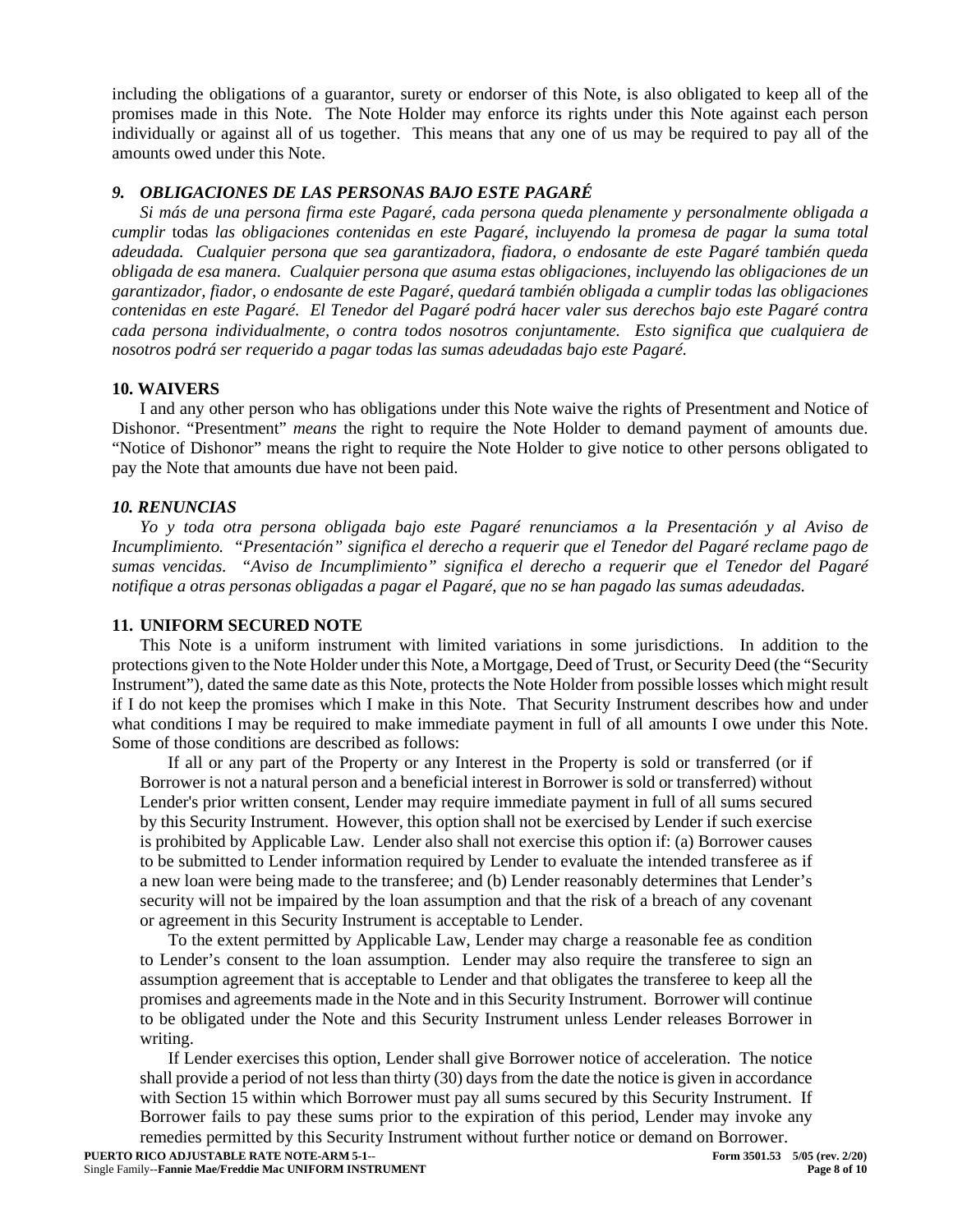# *11. PAGARÉ GARANTIZADO UNIFORME*

*Este Pagaré es un instrumento uniforme con algunas alteraciones en algunas jurisdicciones. Además de las* protecciones *dadas al Tenedor del Pagaré bajo este Pagaré, una Hipoteca, Escritura de Fideicomiso, o Escritura de Garantía Colateral (la "Hipoteca"), de esta misma fecha, protege al Tenedor del Pagaré de posibles pérdidas que puedan resultar si no cumplo con las promesas que hago en este Pagaré. Esa Hipoteca describe cómo y bajo qué condiciones puedo ser requerido a pagar inmediatamente el total de todas las sumas que adeude bajo este Pagaré. Algunas de esas condiciones se describen a continuación:*

*Si sin el previo consentimiento del Prestador se vende o traspasa toda o cualquier parte de la Propiedad, o cualquier Interés en la Propiedad (o en caso que el Deudor no sea una persona natural, se vende o traspasa un interés propietario en el Deudor) entonces el Prestador podrá requerir el pago completo e inmediato de todas las cantidades aseguradas por esta Hipoteca. Sin embargo, el Prestador no ejercerá esta opción en caso que la Ley Aplicable la prohíba. El Prestador tampoco podrá ejercer esta opción si: (a) el Deudor hace que se envíe al Prestador información requerida por el Prestador para evaluar al adquirente propuesto como si se le estuviera haciendo un préstamo nuevo; y (b) el Prestador razonablemente determina que la asunción del préstamo no afectará adversamente la garantía del Prestador, y que el riesgo de incumplimiento de algún convenio o acuerdo en esta Hipoteca es aceptable para el Prestador.*

*En la medida que la Ley Aplicable lo permita, el Prestador podrá cobrar una cargo razonable como condición a dar su consentimiento para la asunción del préstamo. El Prestador también podrá exigir que el adquirente propuesto firme un acuerdo de asunción que sea aceptable al Prestador y que obligue al adquirente a cumplir todos los compromisos y acuerdos que convenidos en el Pagaré y en la presente Hipoteca. El Deudor continuará obligado bajo el Pagaré y esta Hipoteca, a menos que el Prestador exonere por escrito al Deudor de dicha obligación.*

*Si el Prestador ejercita la opción de requerir el pago total inmediato, el Prestador tendrá que cursar al Deudor una notificación de aceleración. La notificación establecerá un período de no menos de treinta (30) días a partir de la fecha en que se curse, conforme a la Sección 15, dentro del cual el Deudor deberá pagar todas las sumas garantizadas por esta Hipoteca. Si el Deudor no paga estas sumas antes de transcurrir este período, el Prestador podrá invocar cualesquiera remedios autorizados por esta Hipoteca sin que medie ninguna otra notificación ni requerimiento al Deudor.* 

#### **12. SECURITY INSTRUMENT**

Payment of the indebtedness evidenced by this Note is secured by a Security Instrument dated on even date herewith, constituted by deed number of the undersigned Notary Public.

#### *12. HIPOTECA*

*El pago* de *la deuda evidenciada por este Pagaré está garantizado por una Hipoteca de esta misma fecha, constituida mediante la escritura número del Notario Público infrascrito.*

IN WITNESS THEREOF, WE HEREBY ACKNOWLEDGE AND SIGN THIS PROMISSORY NOTE.

*EN TESTIMONIO DE LO CUAL RECONOCEMOS Y SUSCRIBIMOS ESTE PAGARÉ.*

|                                                                                                        |              | (Signature)<br>(Firma)<br>Borrower<br>Deudor      |
|--------------------------------------------------------------------------------------------------------|--------------|---------------------------------------------------|
|                                                                                                        |              | (Signature)<br>(Firma)<br>Borrower<br>Deudor      |
| PUERTO RICO ADJUSTABLE RATE NOTE-ARM 5-1--<br>Single Family--Fannie Mae/Freddie Mac UNIFORM INSTRUMENT | Form 3501.53 | (Signature)<br>$5/05$ (rev. 2/20)<br>Page 9 of 10 |